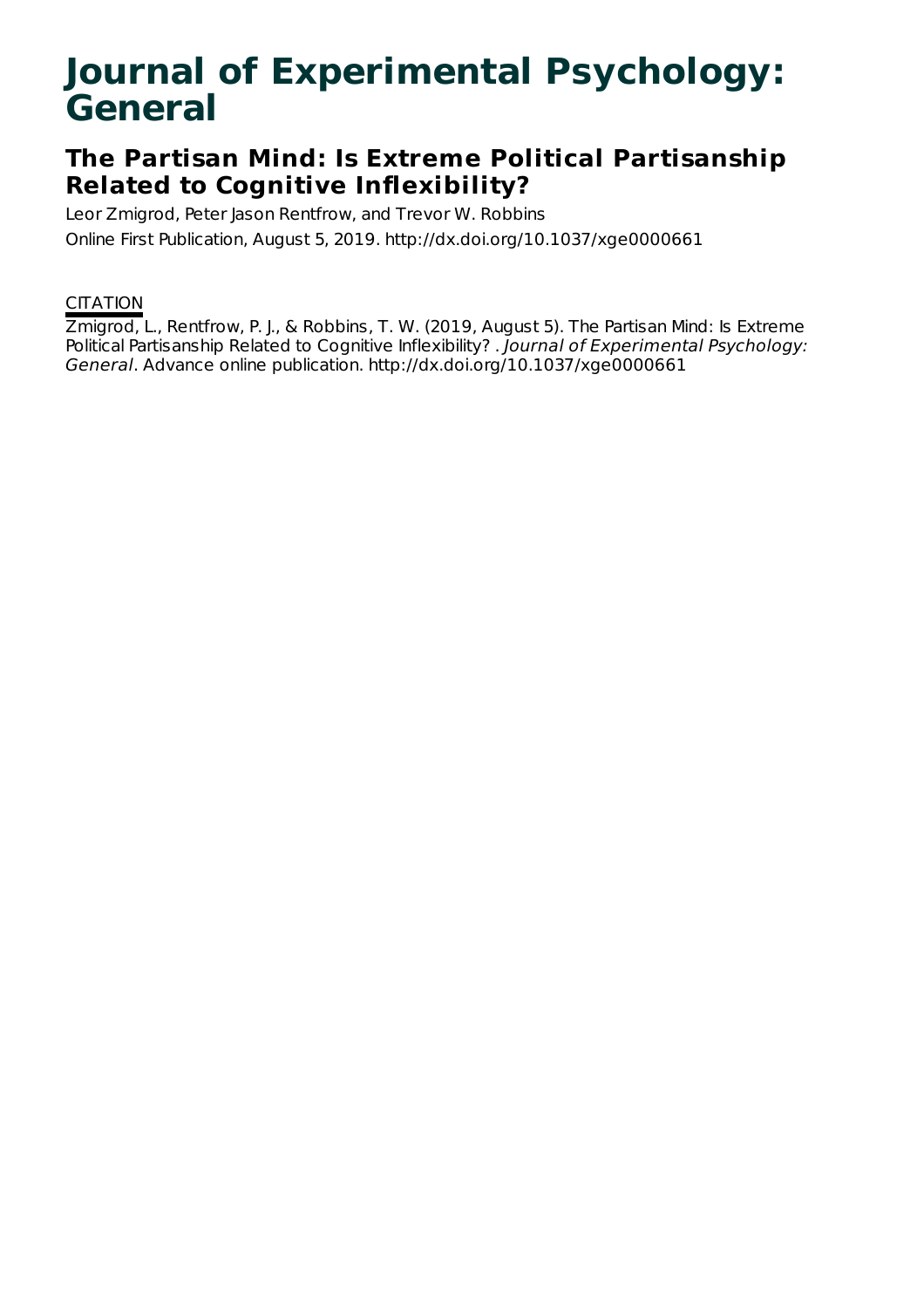

© 2019 American Psychological Association<br>0096-3445/19/\$12.00 http://dx.doi.org[/10.1037/xge0000661](http://dx.doi.org/10.1037/xge0000661)

### The Partisan Mind: Is Extreme Political Partisanship Related to Cognitive Inflexibility?

Leor Zmigrod, Peter Jason Rentfrow, and Trevor W. Robbins University of Cambridge

The rise of partisan animosity, ideological polarization, and political dogmatism has reignited important questions about the relationship between psychological rigidity and political partisanship. Two competing hypotheses have been proposed: 1 hypothesis argues that mental rigidity is related to a conservative political orientation, and the other suggests that it reflects partisan extremity across the political spectrum. In a sample of over 700 U.S. citizens, partisan extremity was related to lower levels of cognitive flexibility, regardless of political orientation, across 3 independent cognitive assessments of cognitive flexibility. This was evident across multiple statistical analyses, including quadratic regressions, Bayes factor analysis, and interrupted regressions. These findings suggest that the rigidity with which individuals process and respond to nonpolitical information may be related to the extremity of their partisan identities.

*Keywords:* cognitive flexibility, political psychology, partisanship, cognitive testing, Bayesian analysis

*Supplemental materials:* http://dx.doi.org/10.1037/xge0000661.supp

In *The True Believer* (Hoffer, 1951), the thinker Eric Hoffer wrote about crowds and mass movements, "All movements, however different in doctrine and aspiration, draw their early adherents from the same types of humanity; they all appeal to the same types of mind." Hoffer tapped into an important idea: there may be a certain "type of mind" that is particularly drawn to adopting an ideology or doctrine, almost regardless of its content or ambition. Indeed, scholars and scientists have long sought to identify the psychological underpinnings of rigid ideological adherence, particularly since the atrocities committed in the name of political ideologies at the start of the 20th century.

Many psychologists have theorized that rigid adherence to a political ideology may reflect underlying *cognitive rigidity* (Adorno, Frenkel-Brunswik, Levinson, & Sanford, 1950; Rokeach, 1954). Nonetheless, there have been two competing hypotheses regarding the precise relationship between cognitive rigidity and political identity. One hypothesis, the *ideological extremity hypothesis*, has suggested

Leor Zmigrod, Department of Psychology, and Behavioural and Clinical Neuroscience Institute, University of Cambridge; Peter Jason Rentfrow, Department of Psychology, University of Cambridge; Trevor W. Robbins, Department of Psychology, and Behavioural and Clinical Neuroscience Institute, University of Cambridge.

Authors declare no competing interests. All data, code, and materials will be made available on a public repository upon publication. This research was supported by a Gates Cambridge Trust scholarship to Leor Zmigrod. The authors thank Jildou Talman and Angelica Fischer for their assistance in coding the Alternative Uses Test responses.

Correspondence concerning this article should be addressed to Leor Zmigrod, Department of Psychology, University of Cambridge, Downing Street, Cambridge CB2 3EB, United Kingdom. E-mail: [lz343@cam.ac.uk](mailto:lz343@cam.ac.uk)

that individuals on the political extremes— of both liberal and conservative ideologies—are more cognitively rigid than moderates (Greenberg & Jonas, 2003). This hypothesis emerges from the notion that extreme political partisanship may be linked to inflexible belief systems that capture the world in black-and-white terms and offer certainty and simplicity (Fernbach, Rogers, Fox, & Sloman, 2013; van Prooijen & Krouwel, 2017; see also Crawford, 2019). Indirect evidence has illustrated that political extremists on both the political left and right are more dogmatically intolerant (van Prooijen & Krouwel, 2017), more likely to feel superior about their beliefs (Toner, Leary, Asher, & Jongman-Sereno, 2013), and to avoid exposure to each other's opinions (Frimer, Skitka, & Motyl, 2017) relative to political moderates. Consequently, the rigidity-of-the-extreme hypothesis suggests that political extremism is underpinned by a cognitive rigidity that facilitates the attitudinal rigidity that often characterizes political extremists.

The second hypothesis, the so-called *rigidity-of-the-right hypothesis*, has argued that conservatives perceive the world in a more inflexible, categorical way than liberals (Altemeyer, 1998; Jost, Glaser, Kruglanski, & Sulloway, 2003a). This hypothesis has received empirical support through studies demonstrating a relationship between political conservatism and psychological preferences for traditionalism, familiarity, and certainty, and between political liberalism and acceptance of uncertainty and ambiguity (for reviews, see Hibbing, Smith, & Alford, 2014; Jost, 2017; Van Hiel, Onraet, & De Pauw, 2010).

Notably, empirical research on this debate has almost exclusively relied on self-report questionnaires as proxies for cognitive rigidity, as opposed to the use of objective cognitive assessments to quantify cognitive inflexibility directly. Self-report measures of cognitive style tend to suffer from considerable limitations, such as failure in self-assessment of cognitive abilities (Kruger & Dunning, 1999), inclusion of political content in nonpolitical measures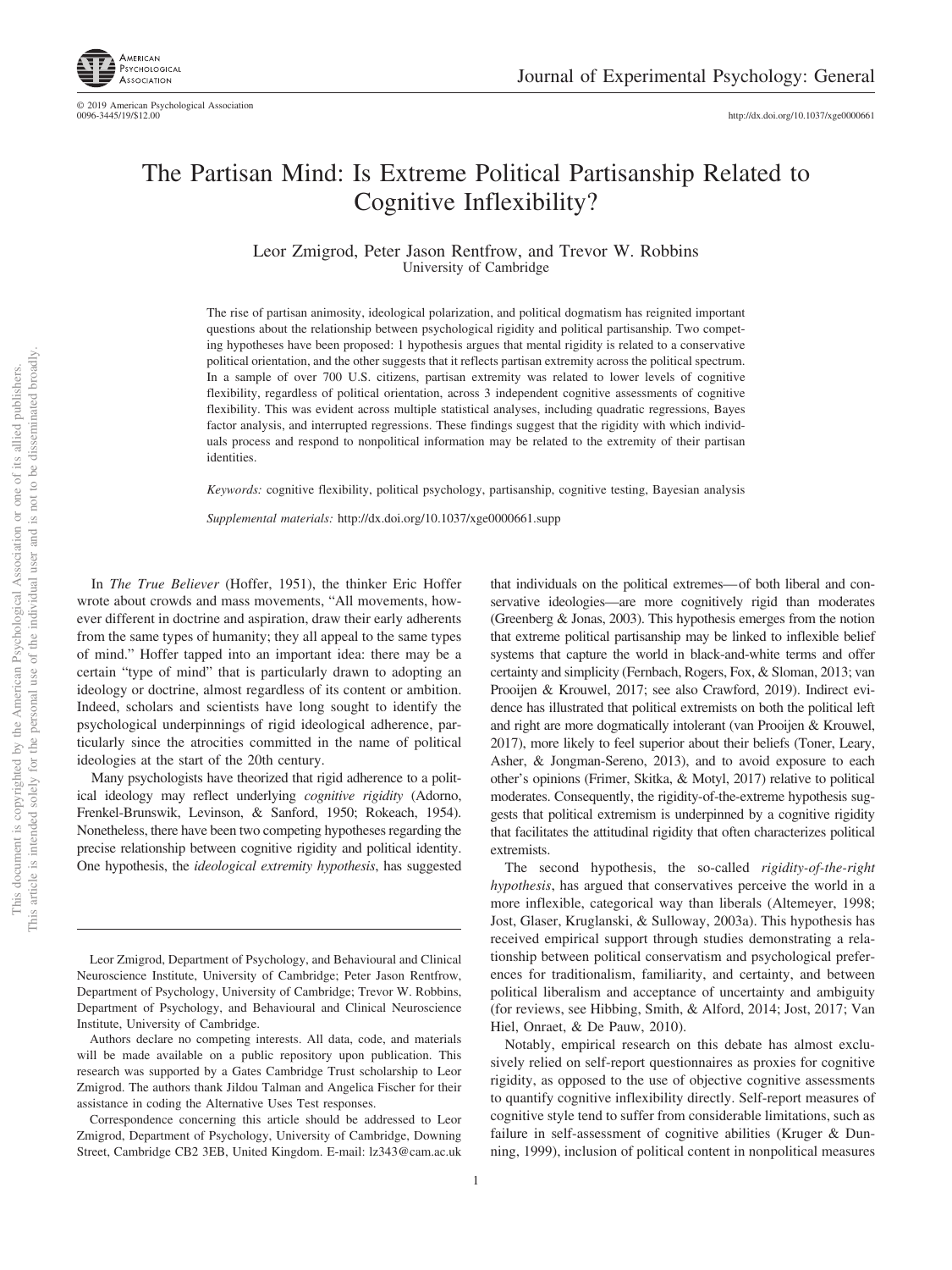and nonpolitical content in political measures (Malka, Lelkes, & Holzer, 2017), and poor psychometric properties (Kirton, 1981). Additionally, a recent meta-analysis has shown that correlations between cognitive style and political attitudes are inflated when relying on self-report questionnaires to quantify cognitive rigidity rather than behavioral assessments (Van Hiel, Onraet, Crowson, & Roets, 2016). Furthermore, most measures of "cognitive and perceptual rigidity" used thus far in political psychology have not corresponded to those used in the cognitive psychology literature. Consequently, there is a need to test these hypotheses using established objective and ideologically neutral measures of cognitive rigidity.

#### **Defining Cognitive Flexibility and Rigidity**

In the neuropsychological literature, cognitive flexibility is defined as the ability to adapt to novel or changing environments and a capacity to switch between modes of thinking (Cools & Robbins, 2004). Specifically, it can be defined as "the ability to flexibly switch perspectives, focus of attention, or response mappings" (Diamond, 2006, p. 70). Cognitive inflexibility is therefore represented by perseveration, "the tendency of an individual not to change" (Schultz & Searleman, 2002, p. 166), and maladaptive continuation of unrewarded behaviors and thought patterns.

There is significant individual variation in cognitive flexibility within the general population [\(Braver, Cole, & Yarkoni, 2010;](#page-10-0) Miyake & Friedman, 2012), which has been linked to dopaminergic functioning (Barnett, Jones, Robbins, & Müller, 2007). Furthermore, from a clinical perspective, some populations manifest a deficit in cognitive flexibility by persisting with previously established rules or behavioral patterns even when this is maladaptive, as evident in patients with obsessive– compulsive disorder (Chamberlain et al., 2006), addiction (Verdejo-García, Pérez-García, & Bechara, 2006), and frontal lobe damage (Anderson, Damasio, Jones, & Tranel, 1991).

As reviewed by Ionescu (2012), there are several behavioral tasks that are classically used to operationalize cognitive flexibility in adults, including the Wisconsin Card Sorting Test (Grant & Berg, 1948), task switching and optional shift paradigms (Miyake & Friedman, 2012; Monsell, 2003), the Alternative Uses Task (AUT; Guilford, 1967), insight problems, and induction tasks (Shafto, Coley, & Vitkin, 2007). In these tasks, performance is measured via participants' accuracy rates, reaction times (RTs), or the number and variety of provided responses to open-ended problems. Given the extensive use and validation of behavioral tasks for assessing cognitive flexibility in neuropsychology and cognitive science, the present study will rely on three validated and independent behavioral measures of cognitive flexibility in order to investigate the relationship between inflexibility and political ideology.

#### **Rigidity-of-the-Extreme: The Psychology of Extreme Partisanship**

The two hypotheses—the ideological extremity hypothesis and the rigidity-of-the-right hypothesis—tap into two orthogonal aspects of political identity. As noted by Settle, Dawes, and Fowler (2009), "Partisanship is typically evaluated along two dimensions—the strength of reported partisan attachment and the direction of that attachment" (p. 601). While a rich literature has emerged on the psychology of partisan direction (i.e., left vs. right political orientation), there has been little empirical investigation of the cognitive origins of partisan intensity, that is, the strength of a person's partisan identity and attachment (Van Bavel & Pereira, 2018).

Nonetheless, new findings have demonstrated several ways in which political extremists, on both sides of the political spectrum, differ psychologically from political moderates. Relative to moderates, political extremists tend to experience more negative emotions about politics and to derogate outgroups (van Prooijen, Krouwel, Boiten, & Eendebak, 2015) and view politics in more simplistic terms (Lammers, Koch, Conway, & Brandt, 2017). Political extremists' tendency to believe in simple political solutions to complex societal challenges also predicts their greater likelihood of believing in conspiracy theories (van Prooijen, Krouwel, & Pollet, 2015). Furthermore, research with cognitive anchoring tasks has suggested that political extremists exhibit greater belief superiority and are more likely to reject external information than moderates (Brandt, Evans, & Crawford, 2015). In the case of the EU refugee crisis, political extremists possessed greater judgmental certainty about their knowledge of the crisis, independently of their actual knowledge, than political moderates (van Prooijen, Krouwel, & Emmer, 2018). This demonstrates that both partisan direction and intensity matter for how individuals evaluate ideological arguments and intergroup conflict.

Recently, Jost (2017) pointed out several key questions currently faced by political psychology, including: (a) What does political psychology have to say about left-wing rigidity? and (b) Are ideological differences only evident in subjective, self-report measures and not behaviorally? With regards to the question of left-wing rigidity, while recent evidence has shown that left-wing authoritarianism exists and is predictive of voting behavior (Conway III, Houck, Gornick, & Repke, 2018; Conway III & McFarland, 2019), there is a lack of research directly examining the relationship between partisan intensity and cognitive rigidity independently of partisan direction. When the rigidity-of-the-right hypothesis and the ideological extremity hypothesis have been pitted against each other, the psychological variables of interest have consisted of self-reported intolerance of ambiguity, need for cognitive closure, dogmatism, and integrative complexity (Jost, Glaser, Kruglanski, & Sulloway, 2003b); none have assessed cognitive rigidity directly and objectively. This is related to the second question posed by Jost (2017) about the contrast between selfreport and behavioral methods—perhaps the use of behavioral methodologies has the potential to illuminate ideological differences (and similarities), which are absent or obscured in self-report questionnaires.

#### **Rigidity-of-the-Right: Evidence and Measurement Problems**

Two recent meta-analyses have evaluated the state of the evidence in favor of the rigidity-of-the-right hypothesis. Jost (2017) identified 16 studies that investigated whether conservatives score more highly on tests of "perceptual or cognitive rigidity" than liberals. Nine out of 16 studies supported the rigidity-of-the-right hypothesis, such that the overall unweighted  $(r = .32)$  and weighted  $(r = .38)$  effect sizes were large and significant. Notably,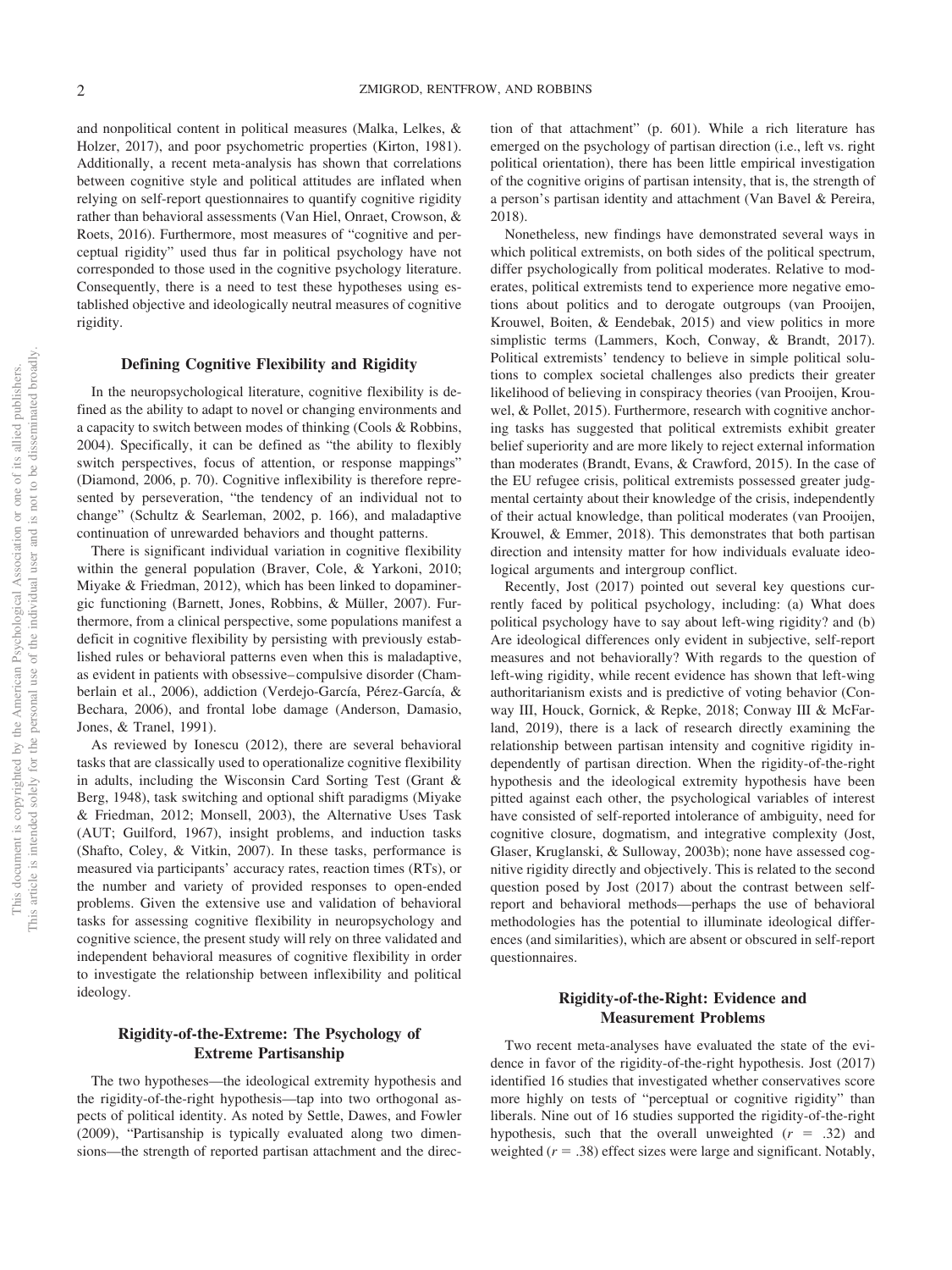however, out of the nine studies demonstrating a significant effect, six studies used self-report rather than behavioral measures: five studies used a self-report measure of cognitive rigidity (Gough & Sanford, 1952), and one study used a self-report measure of intolerance of trait inconsistency (Steiner & Johnson, 1963). Two studies used unvalidated behavioral measures that do not clearly tap into cognitive flexibility: Kidd and Kidd's (1972) study asked participants to identify changes between visual objects drawn on cards. However, recognizing changes or discrepancies between visual stimuli does not imply adaptability to change or flexibility of thought, and the author-designed task was not validated or used as a measure of cognitive flexibility in later studies. The second study by Neuringer (1964) used the Rokeach Map Test as a test of rigidity, in which participants were presented with sequential street maps and asked to find the shortest distance between two points on the map. After being presented with seven maps in which the shortest route was identical across maps, participants were shown five maps in which a new shortcut was possible. If participants chose the shortcut on any of the five test maps, they were characterized as *nonrigid*. This study's small number of test trials (i.e., five), low threshold for being classified as nonrigid (scoring above 0 out of 5), small sample  $(N = 15)$ , along with the problematic nature of binary assessments of continuous cognitive constructs, should raise serious doubts regarding the validity of Neuringer's (1964) findings. Consequently, the significant findings from this meta-analysis of "cognitive and perceptual rigidity" were based largely on self-report measures and a couple of problematic behavioral tests.

The second meta-analysis, by Van Hiel and colleagues (2016), identified a larger number of studies in which a measure of rigidity was administered  $(N = 46)$ , but separated the studies according to whether rigidity was operationalized with a behavioral task  $(N =$ 31) or a self-report scale ( $N = 15$ ). Overall, the findings corroborate Jost's (2017) meta-analysis, as conservatism was significantly related to self-reported rigidity  $(r = .47)$  and, to a lesser extent, behaviorally assessed rigidity  $(r = .11)$ . Even in this expanded sample of behavioral studies, there is significant variation in how cognitive rigidity was operationalized; for instance, while Rokeach (1954) utilized a set of perceptual problem solving tasks (i.e., the Einstellung problems; which have received criticisms: Levitt, 1956), Sidanius (1985) used the Political Prediction Test, in which participants are asked to make judgments within the political domain and cognitive flexibility is extracted as an index from how these judgments are made. Consequently, some behavioral measures of cognitive rigidity possess ideological content and so are not inherently politically neutral.

These two meta-analyses clearly demonstrate that no behavioral study has been conducted for over 20 years on disentangling the rigidity-of-the-right and ideological extremity hypotheses (since 1997; see Van Hiel et al., 2016), and the publication year for a behavioral study up to 1997 is on average 1959 (range: 1948 to 1997). Moreover, the debate has been plagued by relatively small sample sizes ( $M = 65$ , range = 15 to 225; calculated from Van Hiel et al., 2016) and diverse methodologies and conceptualizations of both conservatism and rigidity. The present study therefore sought to rely on established, ideologically neutral cognitive tasks from the neuropsychological literature and recruit a large sample that would be adequately powered to detect these effects.

#### **Materials and Method**

#### **Participants and Procedure**

We sought to recruit 648 participants via Amazon's Mechanical Turk [\(https://www.mturk.com\)](https://www.mturk.com) to achieve greater than 90% power to detect a small effect of Cohen's  $f = .1$  at  $\alpha = .005$  in our primary one-way ANCOVAs of the cognitive variables and three groups of political affiliation and conservatism. We anticipated a small effect due to previous work done by Sidanius (1985) and reviewed by Jost and colleagues (2003), which found an average correlation of .15 between general conservatism and conceptually similar cognitive flexibility constructs. We oversampled by 15% and recruited 750 participants, seven of which were excluded due to providing incomplete responses, yielding a total sample of 743 participants. Data collection was not continued after data analysis. All participants were U.S. citizens. Participants were redirected from Amazon's Mechanical Turk to an online survey hosted by Qualtrics Survey Software for completion of all the self-reported items and the Remote Associates Test (RAT), and later redirected again to Inquisit 5 by Millisecond Software in order to temporarily download software that allows for accurate measure of performance and RTs in the Wisconsin Card Sorting Test (WCST). Participants were asked about demographic variables such as age, gender, and educational attainment (ranging from high school graduate, some college but no degree, associate degree [2-year], bachelor's degree [4-year], Master's degree, professional degree [JD, MD], or doctoral degree). The research was conducted with the ethical approval of the institution's Department of Psychology Ethics Committee.

Analysis was conducted using the R packages BayesFactor (Morey, Rouder, Jamil, & Morey, 2015), ggstatsplot (Patil & Powell, 2018), visreg (Breheny & Burchett, 2017), and jtools (Long, 2019).

#### **Measures**

#### **Political identity measures.**

*Political party affiliation.* To indicate their political party affiliation, participants were asked: "Generally speaking, do you usually think of yourself as a Republican, a Democrat, an Independent, or something else?," with the response options being *Republican*, *Democrat*, *Independent*, *No preference*, or the option to indicate another affiliation.

*Political partisanship.* To measure participants' feeling of attachment to their political party, participants were presented with a validated measure of identity fusion, the Dynamic Identity Fusion Index (DIFI; Jiménez et al., 2016), which consists of a continuous pictorial representation that allows participants to move a small circle representing "the self" by clicking and dragging it toward or away from a large circle representing "the group/ideology." The amount of overlap between the two circles has been shown to indicate the extent to which individuals feel their personal identity is fused with a collective identity (e.g., Jiménez et al., 2016; Jong, Whitehouse, Kavanagh, & Lane, 2015; Kapitány, Kavanagh, Buhrmester, Newson, & Whitehouse, 2019; Misch, Fergusson, & Dunham, 2018). It has temporal stability, as well as convergent and discriminant validity (Jiménez et al., 2016). In this study, participants were presented with the DIFI twice; once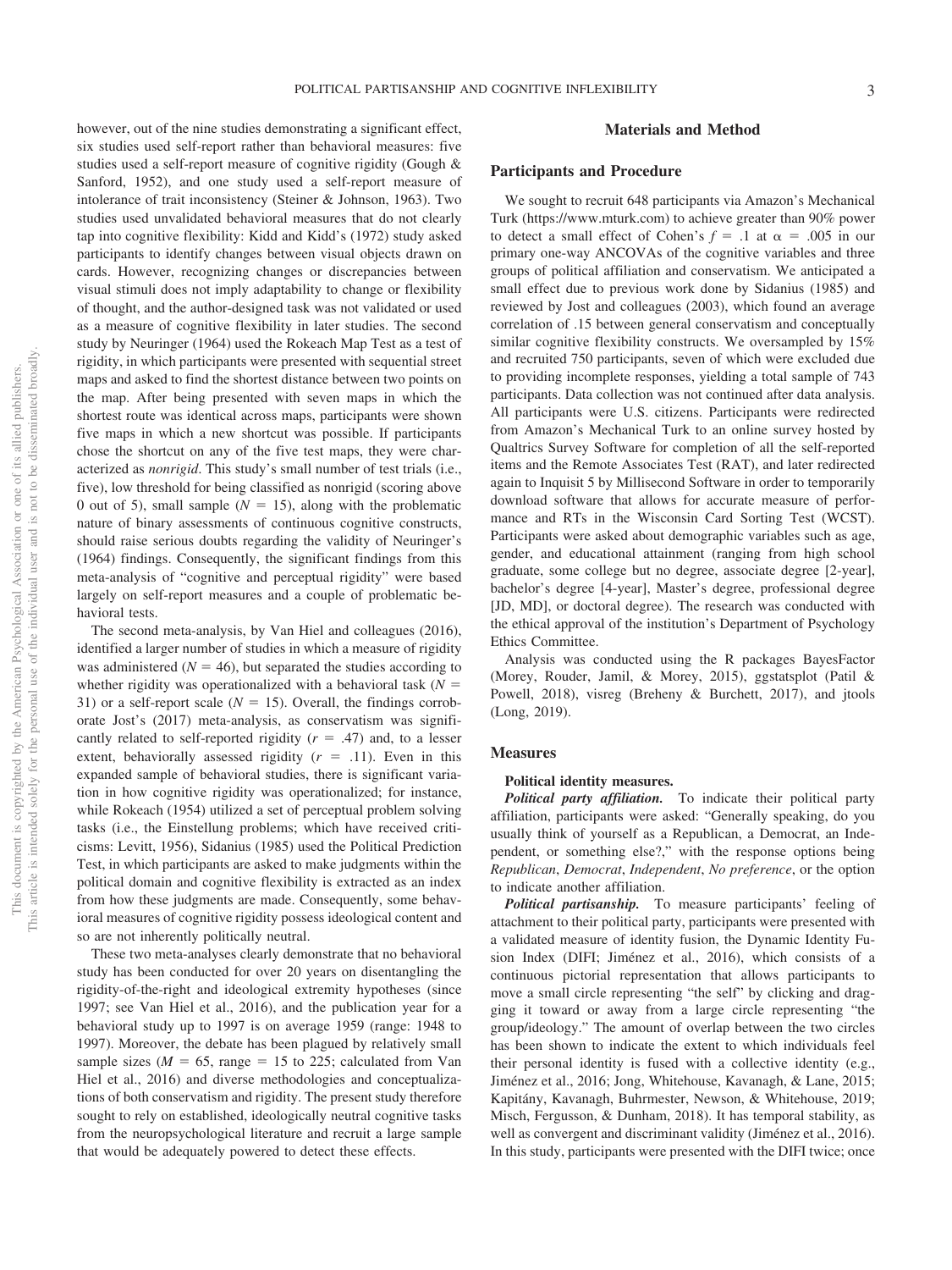where the group was the "Republican Party" and another when the group was "Democratic Party". Hence, to compute Republican Party Identity Fusion, the size of the overlapping area between the "Me" circle and the "Republican Party" circle was calculated. The same methodology was applied to the calculation of Democratic Party Identity Fusion.

To calculate political partisanship, we computed each participant's maximum identity fusion to either political party (Democratic/Republican Party), and retrieved the value for the party with which the participant was most fused. To capture the left–right spectrum, if participants' maximum fusion was with the Democratic Party, their fusion score was multiplied by  $-1$ , to create a spectrum from  $-100$  to 100. This was taken as an index of participants' political partisanship, weighted by partisan direction.

$$
PP_{max} = \begin{cases} -Fusion_D & if Fusion_D > Fusion_R \\ Fusion_R & otherwise \end{cases}
$$

where *Fusion*<sub>R</sub> reflects Republican Party Identity Fusion and *Fu* $sion<sub>D</sub>$  reflects Democratic Party Identity Fusion.

As a robustness check, we also computed the difference in participants' fusion to the two parties:

$$
PP_{diff} = Fusion_R - Fusion_D
$$

Furthermore, in order to obtain an unweighted measure of political partisanship, for cases when it is necessary to examine participants' fusion with their favored party regardless of the party's political direction, we collapsed  $PP_{max}$  into:

$$
PP_{|max|} = \begin{cases} Fusion_D & if Fusion_D > Fusion_R \\ Fusion_R & otherwise \end{cases}
$$

Consequently, the  $PP_{|max|}$  scale reflects political party identity fusion between 0 and 100, rather than between  $-100$  and 100 as in  $PP_{max}$ .

*Political conservatism.* The 12-item Social and Economic Conservatism Scale (SECS; Everett, 2013) was administered, which asks participants about how positively or negatively they feel toward 12 social and economic political issues on a scale of 0 –100 (with increments of 10). As detailed by Everett (2013), the social issues consisted of abortion, religion, the family unit, traditional marriage, traditional values, patriotism, and military and national security. The economic issues included welfare benefits, limited government, business, gun ownership, and fiscal responsibility. By summing the participant's score in response to social issues and separately in response to economic issues, we could compute a score of issue-specific social conservatism and economic conservatism respectively. The reliability of the SECS was high (Cronbach's alpha for overall scale  $= .883$ , social conservatism subscale =  $.872$ , economic conservatism subscale =  $.736$ ).

#### **Cognitive flexibility tests.**

*Remote Associates Test (RAT).* The Remote Associates Test (RAT; Mednick, 1962) consisted of 15 compound remote associate problems, in which participants are presented with three cue words (e.g., *cottage, swiss,* and *cake*), and must generate the compound word solution that connects these three words (e.g., *cheese*). Items of varying difficulty levels were selected from established remote associate problems (Bowden & Jung-Beeman, 2003). Participants were given 20 s to respond to each item. RAT performance was computed in terms of the proportion of correct words.

*Wisconsin Card Sorting Test (WCST).* The WCST (Grant & Berg, 1948) was administered with Inquisit 5 by Millisecond Software in standard fashion (Heaton, 1981). Participants are presented with four key cards and a deck of response cards that vary on three dimensions (color, shape, and number of geometric figures) and are asked to match a fifth card from the sequentially presented response cards to one of the four key cards. Participants need to identify the correct classification rule (out of three potential rules: matching by color, shape, or number) according to the feedback they receive after each trial. They are informed that the classification rule may change without warning, and indeed the rule alternates after participants correctly respond to 10 consecutive trials, requiring a flexible set shift. The task ends after participants complete six categories (twice for each of the three rules) or after 128 trials. To index participants' performance, the number of categories completed and the accuracy rate were computed.

*Alternative Uses Test (AUT).* In the AUT (Guilford, 1967), participants are asked to generate as many possible uses for two common household items (brick and newspaper) for 2 min. Participants' responses were recorded and scored along four components by two independent raters in accordance with previous guidelines (Cronbach's alpha = .994; Chermahini & Hommel, 2010; Madore, Addis, & Schacter, 2015; Roberts et al., 2017). *Flexibility* was scored according to the number of distinct categories that participants' responses for a given item could be clustered into (e.g., using a newspaper for making origami and making paper dolls are uses that would fall under the same category of arts and crafts, while using a newspaper for swatting a fly would fall under a separate category). The total flexibility score comprised the sum from all trials. *Fluency* constituted the total number of appropriate responses. *Elaboration* reflected the amount of detail provided by the participants (for brick, "build" would receive a score of 0; "build a house" would receive a score of 1; and "a weapon to protect family when your house is robbed" would be awarded two points for specifying detailed use and context). To score *originality*, each response was compared to the responses from the rest of the participants, such that responses to a given object that were only provided by 5% of the sample received an originality point. The total originality score reflected the sum of original scores per participant across all trials. In accordance with convention, nonsensical uses were excluded prior to coding of responses. To establish interrater reliability for appropriate categories, level of detail for the elaboration scoring, and originality, the raters separately scored 25 random participants' responses, and once high interrater reliability was established with this set on all AUT measures (Cronbach's alpha  $> .91$  on all measures); the raters independently scored the rest of the participants. Each AUT measure reflects the mean score given by the two independent raters.

#### **Results**

The sample consisted of 743 participants (Age:  $M = 36.58$ ,  $SD = 13.46$ ; 55.6% female), including 323 self-affiliated Democrats, 161 Republicans, and 203 Independents (56 participants with responded as "Other" and so were excluded for the analyses of political affiliation but were included in all other analyses). We first validated known associations between political affiliation, political partisanship, and conservatism. Univariate ANOVAs on participants' conservatism with respect to their party affiliation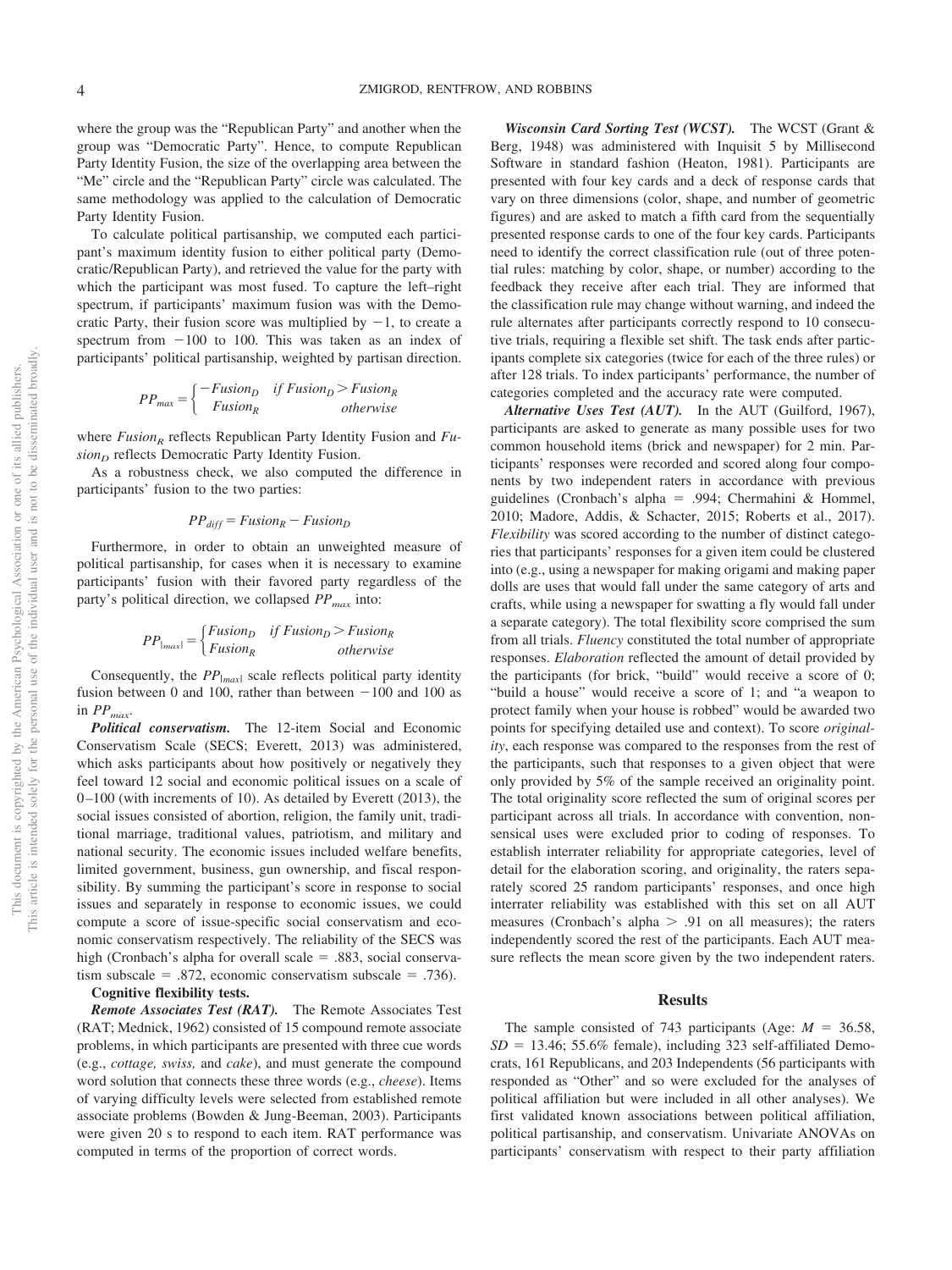demonstrated significant differences between Democrats, Independents, and Republicans in social conservatism,  $F(2, 596)$  = 111.01,  $p = 1.046 \times 10^{-41}$ ,  $\eta_p^2 = .271$ , and economic conservatism,  $F(2, 621) = 169.268$ ,  $p = 2.113 \times 10^{-59}$ ,  $\eta_p^2 = .353$ . After post hoc Bonferroni correction, across both conservatism measures, Democrats (social conservatism:  $M = 338.85$ ,  $SD = 135.65$ ; economic conservatism:  $M = 225.73$ ,  $SD = 67.17$ ) were significantly more liberal than Independents ( $p<sub>s</sub> < .001$ ; social conservatism:  $M = 392.64$ ,  $SD = 148.57$ ; economic conservatism:  $M =$  $284.56$ ,  $SD = 83.49$ ), and Independents were significantly more liberal than Conservatives ( $ps < .001$ ; social conservatism:  $M =$ 540.52,  $SD = 117.09$ ; economic conservatism:  $M = 361.88$ ,  $SD =$ 76.12).

Democrats were no more fused to their favored party—that is, were no more partisan—than Republicans,  $t(451) = -.237$ ,  $p =$ .813 (see Figure 1). Participants who identified as Independents were significantly less partisan (to the party with which they felt greater identity fusion) than either Democrats or Republicans, *F*(2,  $617$ ) = 38.582,  $p < .001$ ,  $\eta_p^2 = .111$ .

Pearson's correlations among the cognitive flexibility variables were modest, replicating past research: AUT Flexibility was positively related to RAT,  $r = .20$ ,  $p < .001$  and WCST,  $r = .19$ ,  $p <$ .001, and the correlation between RAT and WCST approached significance,  $r = .10$ ,  $p = .066$ . There was manifest individual variability in each of the cognitive flexibility measures ( $RAT: M =$ 68.02%,  $SD = 23.85\%$ , range = 0 to 100%; WCST:  $M = 71.61\%$ ,  $SD = 15.31\%$ , range = 20.31%; AUT Flexibility:  $M = 3.745$ ,  $SD = 1.636$ , range = 0 to 9).

In terms of the demographic variables, there were no gender differences in performance on any of the cognitive flexibility measures: RAT,  $t(639) = 1.346$ ,  $p = .176$ , WCST,  $t(396) = -.172$ ,  $p =$ .863, and AUT Flexibility,  $t(716) = .416$ ,  $p = .678$ . There was a significant gender difference in absolute political partisanship  $(PP_{\text{[max]}})$ ,  $t(636) = 2.410$ ,  $p = .016$ , with women ( $M = 56.09$ ,  $SD =$ 31.99) exhibiting heightened identity fusion to their favored political party relative to men ( $M = 49.94$ ,  $SD = 31.95$ ). With regards to conservatism, there was no significant gender difference in social conservatism,  $t(622) = .112$ ,  $p = .911$  but there was a significant difference in economic conservatism,  $t(659) = -3.777$ ,  $p < .001$ , with men  $(M = 293.24, SD = 91.80)$  reporting heightened economic conservatism relative to women ( $M = 266.13$ ,  $SD = 90.69$ ). Educational attainment was not significantly related to any of the variables of interest ( $p_s > .124$ ). Furthermore, age was positively related to RAT performance,  $r = .136$ ,  $p = .001$ , but not WCST,  $r = -.042$ ,  $p = .403$  or AUT Flexibility,  $r = -.021$ ,  $p = .573$ . Age was also positively related to social conservatism,  $r = .217$ ,  $p < .001$  and economic conservatism,  $r = .083$ ,  $p = .034$  but not to absolute political partisanship ( $PP_{|max}$ ,  $r = -.003$ ,  $p = .943$ ). However, there was no significant age difference between Republicans ( $M = 38.32$ ,  $SD = 12.831$ ), Democrats ( $M = 35.69$ ,  $SD = 14.059$ ), and Independents ( $M = 36.23$ ,  $SD = 12.913$ ;  $F(2, 676) = 2.076$ ,  $p = .126$ ), nor a significant difference in educational attainment  $(F(2, 682) = .884,$ 



*Figure 1.* Political partisanship according to political affiliation. Democrats and Republicans were equally partisan in their identity fusion with their favored political party (*PP*|*max*| ). See the online article for the color version of this figure.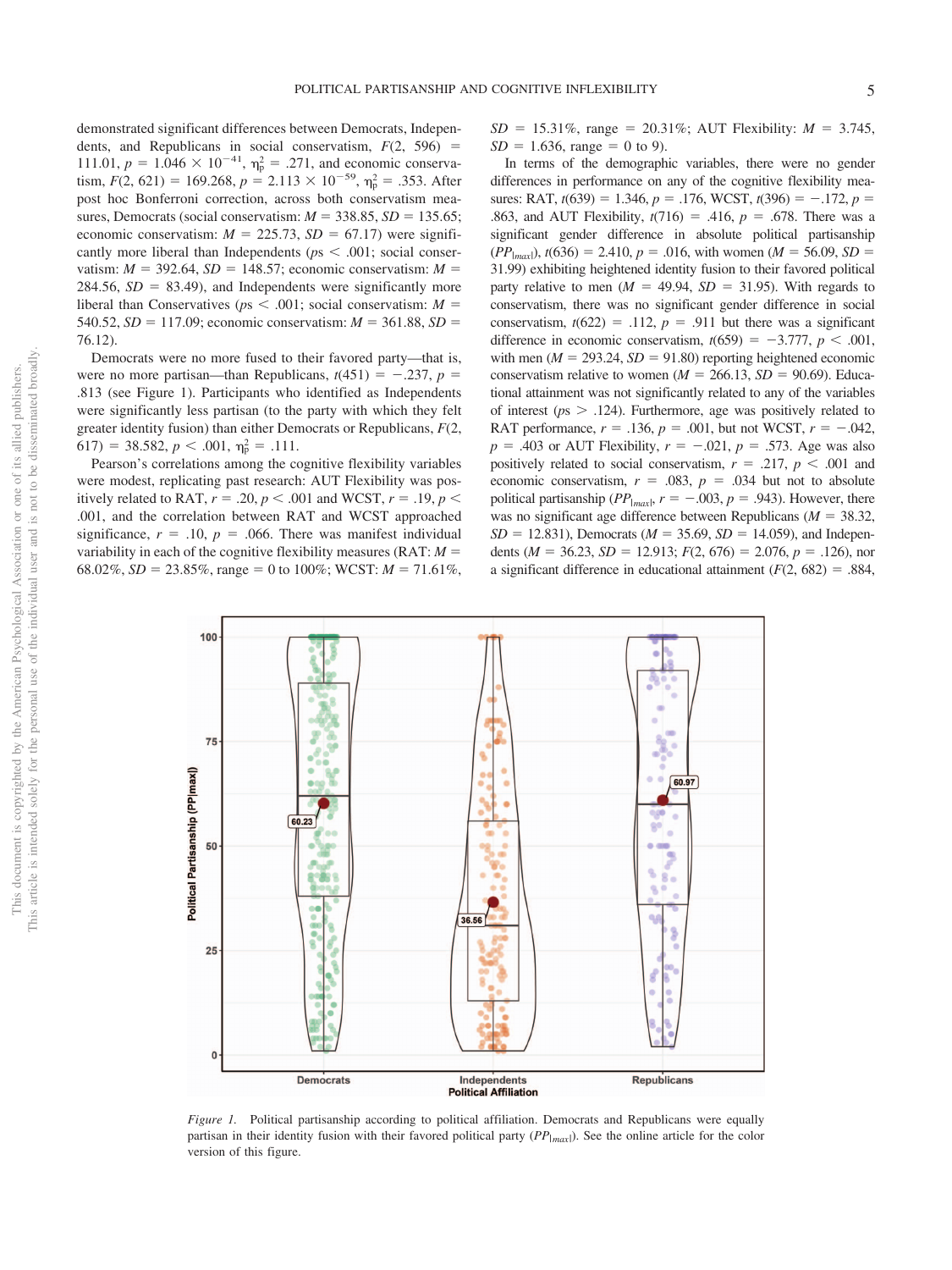$p = .414$ ; Republicans:  $M = 2.24$ ,  $SD = 1.373$ ; Democrats:  $M =$ 2.41,  $SD = 1.289$ ; Independents:  $M = 2.38$ ,  $SD = 1.261$ ). Consequently, and in accordance with convention, the variables of age, educational attainment, and gender were consistently included as covariates in all statistical analyses unless otherwise specified.

#### **Political Affiliation and Cognitive Flexibility**

A univariate ANCOVA on RAT performance according to self-reported political affiliation (Democrats, Republicans, vs. Independents) was computed, with age, gender, and educational attainment as covariates. This revealed a main effect of political affiliation,  $F(2, 595) = 5.345$ ,  $p = .005$ ,  $\eta_p^2 = .018$ , such that Independents performed significantly better on the RAT  $(M =$ 72.38%,  $SD = 22.26\%$ ) than Democrats ( $M = 66.67\%$ ,  $SD =$ 24.19%, Independent–Democrat estimated marginal mean difference = .065,  $p = .016$ , 95% CI [.009, .121]) and Republicans  $(M = 65.16\%, SD = 25.38\%, Independent–Republican estimated$ marginal mean difference = .078,  $p = .010, 95\%$  CI [.014, .142]) after post hoc Bonferroni correction. There was no significant difference between Democrats and Republicans. There were no effects of gender or educational attainment, but there was a sigmificant effect of age,  $F(1, 595) = 10.131$ ,  $p = .002$ ,  $\eta_p^2 = .017$ (see Figure 2).

Similarly, a univariate ANCOVA on WCST performance with age, gender, and educational attainment as covariates demonstrated a main effect of political affiliation,  $F(2, 363) = 5.794$ ,  $p =$ 

.003,  $\eta_p^2 = .031$ , whereby Independents performed significantly better on the WCST  $(M = 75.53\%, SD = 11.83\%)$  than Democrats  $(M = 71.27\%, SD = 15.67\%, Independent-Democrat estimated$ marginal mean difference =  $.045$ ,  $p = .047$ ,  $95\%$  CI [ $.000$ ,  $.089$ ]) and Republicans ( $M = 68.28\%$ ,  $SD = 17.06\%$ , Independent–Republican estimated marginal mean difference =  $.072$ ,  $p = .003$ , 95% CI [.019, .125]) after post hoc Bonferroni correction. There was no effect of age, gender, or educational attainment. There were no significant differences between Democrats and Republicans (see Figure 2).

Finally, a univariate ANCOVA on the AUT Flexibility score, with age, gender, and educational attainment as covariates revealed a main effect of political affiliation,  $F(2, 664) = 5.872$ ,  $p =$ .003,  $\eta_{\rm p}^2 = .017$  (see Figure 2), such that Democrats (*M* = 3.903,  $SD = 1.533$ ) and Independents ( $M = 3.987$ ,  $SD = 1.481$ ) performed significantly better than Republicans ( $M = 3.456$ ,  $SD =$ 1.637), after post hoc Bonferroni correction (Republican– Democrat estimated marginal mean difference  $= -0.443$ ,  $p = 0.014$ , 95% CI  $[-.797, -.068]$ ; Republican–Independent estimated marginal mean difference =  $-.535, p = .004, 95%$  CI  $[-.932, -137]$ ). There was no difference in AUT Flexibility between Democrats and Independents, and there was no effect of age, gender, or educational attainment.

#### **Partisanship and Cognitive Flexibility**

**Bayesian quadratic regressions.** Given the inverted U-shaped relationship evident in Figure 2, we tested for quadratic associations



*Figure 2.* Cognitive flexibility according to political affiliation for the three cognitive flexibility tests: Remote Associates Task, Wisconsin Card Sorting Test, and Alternative Uses Test Flexibility score. The shaded areas reflect 95% confidence intervals. Comparisons indicate significant differences after Bonferroni correction, accounting for age, gender, and educational attainment. Data points reflect partial residuals.  $p < .05$ ,  $\sqrt[*]{p}$ .01. See the online article for the color version of this figure.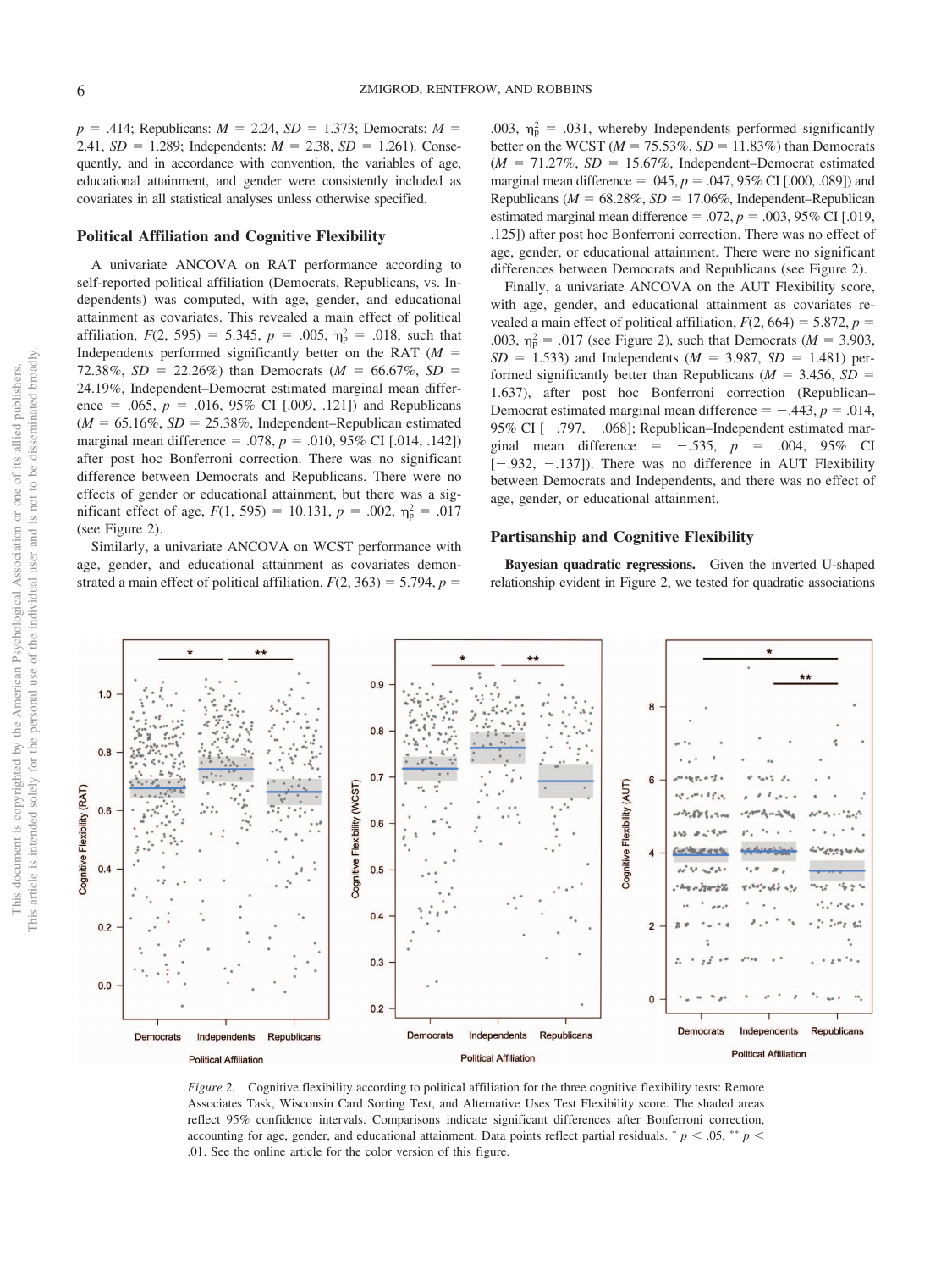between cognitive flexibility and political partisanship across the political spectrum (*PPmax*). For each cognitive flexibility measure, we conducted two regression models: one that assumed a linear relationship and another that assumed a quadratic relationship between cognitive flexibility and political partisanship. We computed Bayes factors for the linear and quadratic regressions to compare the strength of the evidence for a quadratic (subscript q) over a linear (subscript l) model specification  $(BF_{\text{cl}})$ .

The Bayes factors in this case express the relative likelihood of a quadratic model versus a linear model given the data and certain prior expectations. To calculate Bayes factors using Bayesian regression, we relied on a default Bayesian approach promoted by Wetzels and colleagues (2011), Rouder and Morey (2012), and Liang, Paulo, Molina, Clyde, and Berger (2008), and computationally specified in the R package BayesFactor (Morey et al., 2015). As evident in [Table 1,](#page-7-0) across all three measures, there was evidence in favor of quadratic regressions over linear regressions. This was especially pronounced for the RAT and AUT Flexibility. For instance, in the case of the RAT results, the data are more than 2000 times more likely to have occurred under a quadratic model than a linear model, reflecting decisive evidence (for more details on evidence categories see: Wetzels et al., 2011; Jeffreys, 1961) in favor of a quadratic relative to a linear model. Moreover, the coefficients of the quadratic regressions, provided in [Table 1,](#page-7-0) demonstrate a significant quadratic effect of political partisanship after adjusting for age, gender, and educational attainment, for all three tests of cognitive flexibility.

This was corroborated by a robustness check with the alternative measure of political partisanship,  $PP_{diff}$ . Regressing political partisanship (PP<sub>diff</sub>) on RAT revealed a significant quadratic term  $(\beta = -.125, t = 02.861, p = .004)$  and greater evidence for a quadratic than a linear association,  $BF_{ql} = 10.329$ . Similarly, there was a quadratic effect when regressing political partisanship (*PP<sub>diff</sub>*) on AUT Flexibility ( $\beta = -.114$ ,  $t = -2.731$ ,  $p = .007$ ), with strong evidence for a quadratic regression model  $BF_{ql}$  = 7.493. The quadratic effect on WCST was not statistically significant (β =  $-.097$ , *t* =  $-1.665$ , *p* = .097), with anecdotal evidence for a quadratic regression model  $BF_{ql} = 1.018$ .

**Interrupted regressions.** To validate the existence of inverted U-shaped relationships, we use an interrupted regression model (the two-lines test; Simonsohn, 2018). This method simul-

taneously estimates two regression lines— one for low *x*-values and one for high *x*-values. This facilitates the testing of a sign change, that is, whether the average effect of *x* on *y* is of opposite sign for high versus low values of *x*. The two-lines test also identifies a data-driven change point where the two lines split using the "Robin Hood" algorithm, which has been demonstrated to obtain higher statistical power for detecting U-shaped relationships than other algorithmic alternatives (Simonsohn, 2018). An inverted U-shaped relationship exists if the explanatory variable positively correlates with the outcome variable at low values, and negatively correlates with the outcome variable at high values.

The results are presented in Figure 3 (see also [Figure S2](http://dx.doi.org/10.1037/xge0000661.supp) in the online supplemental materials for figures with data points). The slope between cognitive flexibility and political partisan identity on the left of the political spectrum is positive across all three measures of cognitive flexibility, suggesting that greater party partisanship on the political left is related to reduced cognitive flexibility. Symmetrically, the slope between cognitive flexibility and political partisan identity on the right of the political spectrum is negative, indicating that greater political partisanship on the political right is also related to reduced cognitive flexibility on the RAT and AUT. In the case of the WCST, the results indicated that the relationship between flexibility and partisanship was present on the political left but not political right.

#### **The Specificity of Flexibility**

Additionally, since the AUT assesses multiple aspects of cognition, including flexibility, fluency, elaboration, and originality, we were able to investigate whether cognitive flexibility is specifically implicated in political partisanship relative to other facets of cognition. We conducted a multiple linear regression predicting political partisanship, as operationalized in *PP*|*max*<sup>|</sup> , with the four AUT measures as predictors. This regression was significant, *F*(4,  $(619) = 5.353$ ,  $p = .0003$ , and revealed that cognitive flexibility was the only significant predictor out of the four measurements  $(\beta = -.166, t = -3.284, p = .001)$ , and elaboration ( $\beta = -.043$ ,  $p = .319$ , fluency ( $\beta = .054$ ,  $p = .492$ ), and originality  $(\beta = -.056, p = .440)$  were not related to political partisanship. Bayes factor analysis corroborated these findings (see [Figure S1](http://dx.doi.org/10.1037/xge0000661.supp)

in the online supplemental materials). Computing the Bayesian

<span id="page-7-0"></span>

| v.<br>٠<br>٠<br>۰,<br>× |  |  |
|-------------------------|--|--|
|-------------------------|--|--|

|  | Standardized Coefficients of Quadratic Regressions Predicting Cognitive Flexibility |  |  |  |  |  |  |
|--|-------------------------------------------------------------------------------------|--|--|--|--|--|--|
|--|-------------------------------------------------------------------------------------|--|--|--|--|--|--|

| Cognitive flexibility test        | RAT               | WCST               | <b>AUT</b> Flexibility |
|-----------------------------------|-------------------|--------------------|------------------------|
| Political Partisanship $PP_{max}$ |                   |                    |                        |
| Linear effect                     | .00007            | $-.047$            | $-.091*$               |
| Quadratic effect                  | $-.189***$        | $-.112*$           | $-.186***$             |
| Age                               | $.149***$         | $-.051$            | $-.018$                |
| Gender                            | $-.076$           | $-.005$            | .006                   |
| Educational attainment            | .060              | .022               | .022                   |
| $BF_{cl}$                         | 2117.664          | 1.782              | 3712.614               |
| BF Interpretation                 | Decisive evidence | Anecdotal evidence | Decisive evidence      |

*Note*. BF<sub>ql</sub> indicates the evidence in favor of a quadratic regression over a linear regression model. Interpretation reflects evidence categories for Bayes factors as suggested by Jeffreys (1961) and Wetzels and colleagues (2011). RAT = Remote Associates Test; WCST = Wisconsin Card Sorting Test; AUT = Alternative Uses Test.  $\frac{p}{p}$  < .05.  $\frac{p}{p}$  < .001.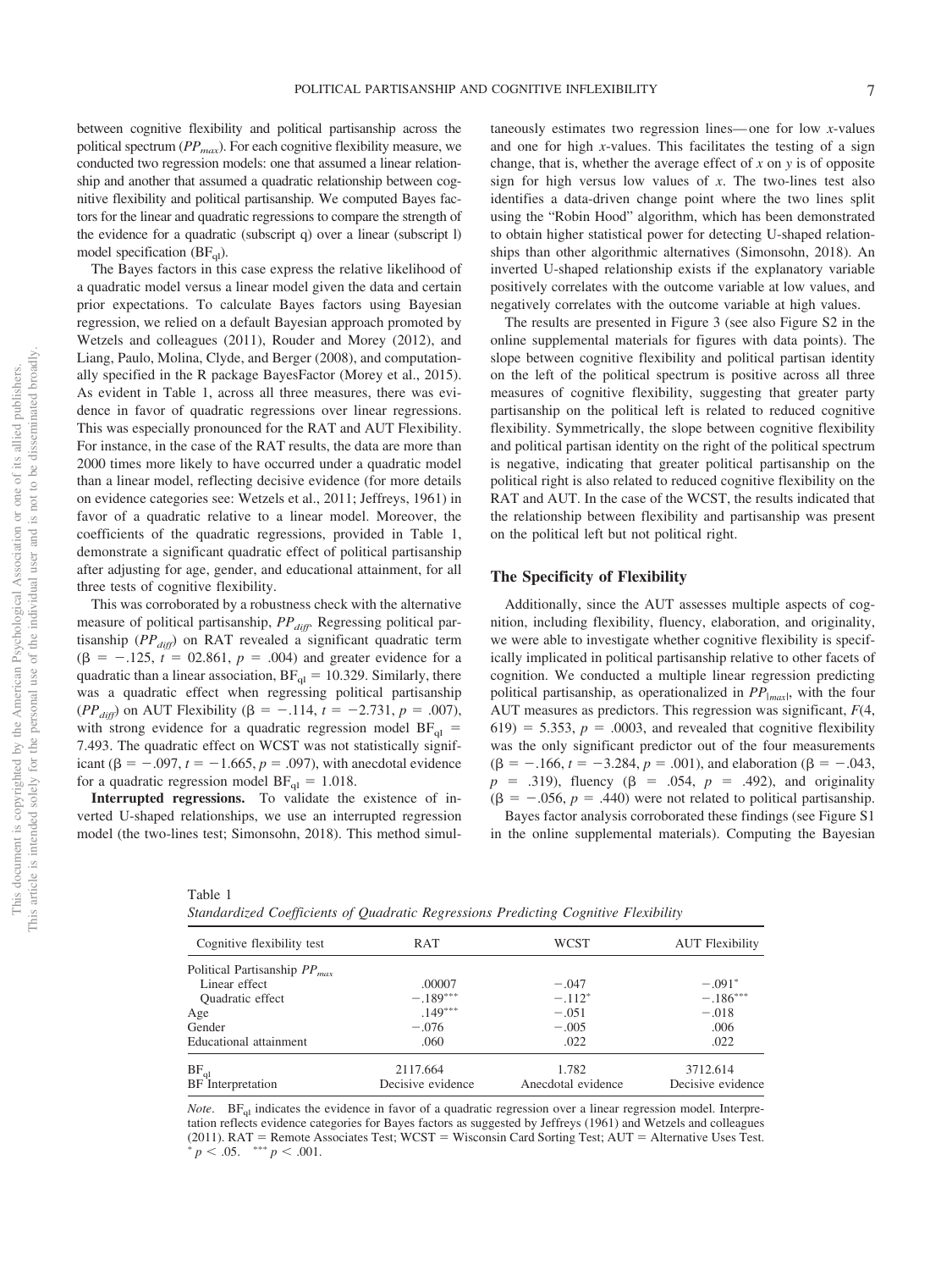

*Figure 3 (opposite* )

regressions and associated Bayes factors for all possible combinations of AUT submeasure predictors allows us to balance predictive power and parsimony (by removing redundant predictors). This analysis revealed that the best model is the one that predicts political partisanship only with cognitive flexibility, and no other AUT predictors. The Bayes factor for this model was  $BF_{10}$  = 1,100.362, indicating that the data are 1,100 times more likely under this model than an intercept-only null model  $(H_0)$ . Furthermore, the flexibility-only model (subscript x) was over 100 times more likely than the full model (subscript f) with all AUT submeasures for these data ( $BF_{xf} = 109.551$ ).

#### **The Role of Political Conservatism**

The analyses above demonstrate that the relationship between political partisanship and cognitive inflexibility is evident on both the political right and left, thus giving support for the rigidity-ofthe-extreme hypothesis. The rigidity-of-the-right hypothesis also makes a prediction regarding political conservatism specifically: that there would be a linear relationship between conservatism and cognitive inflexibility. Correlational and Bayesian analyses offered inconclusive support for this hypothesis. Social conservatism was significantly correlated with AUT Flexibility ( $r = -.14$ ,  $p = .001$ ,  $BF_{10}$  = 3.09 [in favor of relationship]) but not with WCST  $(r = -.03, p = .567, BF_{01} = 2.34$  [in favor of null]) or RAT  $(r = -.08, p = .055, \text{ but approached significance}, BF_{01} = 0.91 \text{ [in]}$ favor of null]). Economic conservatism was not significantly correlated with AUT Flexibility ( $r = -.07$ ,  $p = .067$ , but approached significance,  $BF_{01} = 1.15$  [in favor of null]), WCST ( $r = .04$ ,  $p =$ .451,  $BF_{01} = 2.24$  [in favor of null]), or RAT ( $r = -.03$ ,  $p = .535$ ,  $BF_{01} = 2.57$  [in favor of null]).

To ensure that relationships were not attenuated due to the influence of covariates, we conducted a set of multiple hierarchical linear regressions, in which social and economic conservatism were simultaneously included as predictors of cognitive flexibility, while adjusting for the demographic covariates of age, gender, and educational attainment. Social conservatism, economic conservatism, and the demographic variables were therefore included in the first step of the hierarchical linear regression for each cognitive flexibility measure. In the second step, we tested whether the relationship demonstrated above between cognitive inflexibility and political partisanship (unweighted by partisan direction, as operationalized with the collapsed *PP* |*max* <sup>|</sup> measure) would persist after accounting for any relationships between cognitive inflexibility and political conservatism. Consequently, in the second step of the hierarchical regressions, we included *PP* |*max* <sup>|</sup> as a predictor of cognitive flexibility.

With respect to predicting flexibility on the RAT, social conservatism was a significant negative predictor ( $\beta = -.170$ ,  $t = -2.842$ ,  $p = .005$ ), while economic conservatism was not  $(\beta = .085, t = 1.452, p = .147)$  in the first step. In the second step,

*Figure 3* (*opposite*). Interrupted regression results according to cognitive flexibility test. Political partisanship is operationalized according to  $PP_{max}$ , such that partisan intensity is weighted by partisan direction (below 0 reflects left-leaning partisanship and above 0 reflects right-leaning partisanship). The shaded area reflects 95% confidence intervals.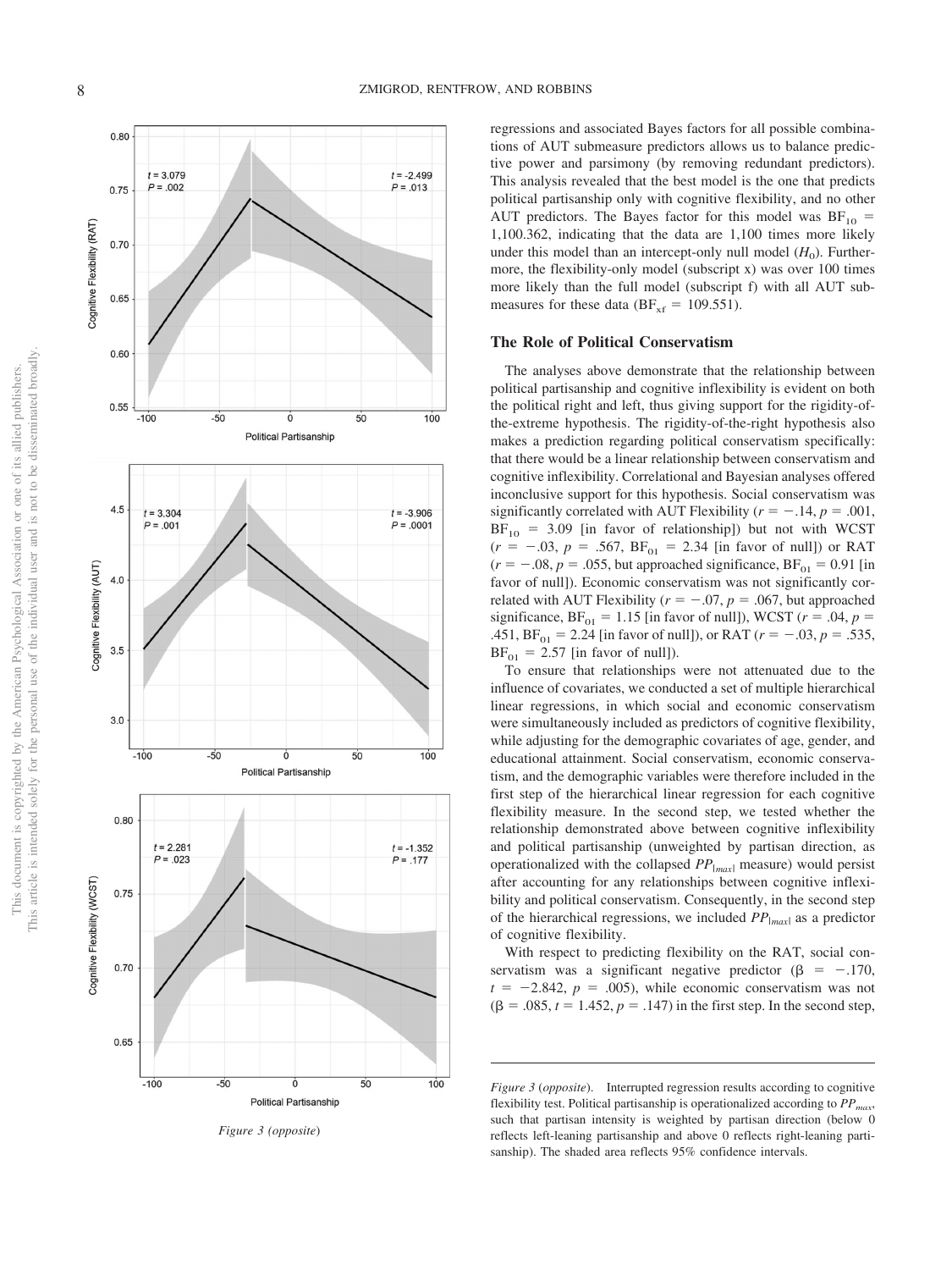political partisanship was a significant negative predictor of flexibility ( $\beta = -.207$ ,  $t = -4.665$ ,  $p < .001$ ) as was social conservatism  $(\beta = -.123, t = -2.076, p = .038)$ . Economic conservatism was still not a significant predictor in the second step ( $\beta$  =  $.051, t = .884, p = .377$ . Furthermore, predicting flexibility on the AUT demonstrated that economic conservatism was not a significant predictor in the first step  $(\beta = -.024, t = -.418, p = .676)$ and social conservatism approached significance ( $\beta = -.108$ ,  $t = -1.892$ ,  $p = .059$ ). In the second step, political partisanship was a significant negative predictor ( $\beta = -.162$ ,  $t = -3.762$ ,  $p <$ .001) while neither economic conservatism  $(\beta = -0.048,$  $t = -.852, p = .395$  or social conservatism ( $\beta = -.073$ ,  $t = -1.273$ ,  $p = .204$ ) were statistically significant predictors. WCST was not linearly predicted by either social conservatism  $(\beta = -.086, t = -1.096, p = .274)$  or economic conservatism  $(\beta = .090, t = 1.178, p = .240)$  in the first step, and was also not predicted by political partisanship in the second step ( $\beta = -.057$ ,  $t = -.996, p = .320$ . This may be due to the asymmetry evident in the interrupted regressions (Figure 3; [Figure S2](http://dx.doi.org/10.1037/xge0000661.supp) in the online supplemental materials) whereby there is a significant relationship between WCST flexibility and partisanship with regards to the Democratic Party, but not the Republican Party.

Lastly, we also tested whether quadratic relationships between social conservatism and cognitive flexibility would better reflect the data than linear relationships. Bayesian analyses suggested that a linear relationship was either better than a quadratic relationship or there was insufficient data to conclude (WCST:  $BF_{\text{Iq}} = 3.433$ , AUT:  $BF_{1q} = 1.64$ , RAT:  $BF_{1q} = .501$ ), after controlling for the demographic covariates. Notably, the rigidity-of-the-extreme hypothesis does not predict a curvilinear relationship with regards to conservatism specifically—it predicts that extreme ideologues or partisans would exhibit cognitive rigidity relative to moderates (as shown in the sections above). Consequently, we would not expect a curvilinear relationship with respect to conservatism, because it is not a measure that was designed to measure strength of ideology—rather it focuses on particular policy attitudes.

#### **Discussion**

The present investigation sought to address the question: Does mental rigidity reflect one's partisan intensity or political orientation? The results reveal that strong partisan intensity predicts reduced cognitive flexibility, regardless of the political party's orientation and doctrine. Quadratic regressions revealed that strong partisan intensity, on both the political left and right, was related to reduced flexibility across all three tests of cognitive flexibility (see [Table 1\)](#page-7-0). This was corroborated by Bayes factor analysis, which demonstrated that the relationship between political partisanship across the political spectrum was quadratically—rather than linearly—related to cognitive flexibility (see [Table 1\)](#page-7-0). Bayes factor analysis illustrated that the data were over 2,000 times more likely to occur under a quadratic model than a linear regression model for the RAT and AUT (see [Table 1\)](#page-7-0). The inverted U-shaped relationship between flexibility and partisanship was further validated with interrupted regressions (the two-lines test; Simonsohn, 2018; Figure 3), underscoring that lower cognitive flexibility is evident among strong political partisans of both liberal and conservative ideologies. This was further corroborated by the finding that participants who self-described as political Independents exhibited

heightened cognitive flexibility relative to Democrats and Republicans on the WCST and RAT (see Figure 2). Consequently, investigating the roots of partisan intensity uncovers important psychological similarities between adherents to opposing political ideologies.

Analysis of participants' performance on the AUT, which measures multiple aspects of cognition, highlighted that flexibility was specifically implicated as a psychological correlate of partisanship. Other cognitive traits, such as fluency, elaboration, or originality, were not significantly related to partisan intensity. Moreover, when political partisanship was regressed on all possible predictor combinations of the four AUT cognitive measures, the model consisting of cognitive flexibility as the only predictor was the best model (i.e., with the greatest evidential strength). The data were more than 1,000 times more likely to occur under a model predicted only by cognitive flexibility than a null hypothesis model [\(Figure S1](http://dx.doi.org/10.1037/xge0000661.supp) in the online supplemental materials).

These results have implications for the two dominant hypotheses about the nature of mental flexibility and political ideology. To the best of our knowledge, these findings constitute the first direct objective testing of the ideological extremity hypothesis using behavioral assessments of cognitive flexibility rather than self-report questionnaires. The data here support the essential claim of the ideological extremity hypothesis: political extremists were more cognitively rigid than political moderates, across multiple tests of cognitive flexibility [\(Table 1,](#page-7-0) Figures 2 and 3). These results suggest that the rigidity-of-the-right hypothesis may be incomplete, as it does not account for the presence of the "rigidity-of-the-left."

When partisan intensity and partisan direction (i.e., conservatism) were simultaneously entered into a linear multiple regression, the relationship between partisan intensity and cognitive inflexibility persisted after controlling for conservatism. This adds to an emerging literature illustrating that political extremists across the political spectrum tend to possess and exhibit similar levels of dogmatism and prejudice (for a review, see Brandt, Reyna, Chambers, Crawford, & Wetherell, 2014), partisan bias and selective exposure to opposing opinions (Ditto et al., 2019; Frimer et al., 2017), moral motives (Frimer, Biesanz, Walker, & MacKinlay, 2013; Frimer, Tell, & Motyl, 2017), simplicity of political categorization (Lammers et al., 2017), and belief in conspiracy theories (Krouwel, Kutiyski, van Prooijen, Martinsson, & Markstedt, 2017). Notably, social conservatism, but not economic conservatism, was a significant predictor of cognitive inflexibility, indicating that there may still be ideological asymmetries that need to be empirically evaluated (Jost, 2017). Note, however, that the regression coefficient of partisan intensity was consistently larger and more statistically significant than that of social conservatism in the multiple linear regression predicting cognitive flexibility (see Results section). Partisan intensity, therefore, appears to be more predictive of mental flexibility than partisan direction. Economic conservatism was consistently statistically insignificant as a predictor of flexibility. This offers nuanced directions for future research on the rigidity-of-the-right hypothesis—perhaps it is specific to social, as opposed to economic, right-wing conservatism (see also Crowson, 2009; Feldman & Johnston, 2014; Malka & Soto, 2015). Moreover, this gives rise to the question: given the cognitive similarity between individuals on both political extremes, what factors determine their political orientation? Future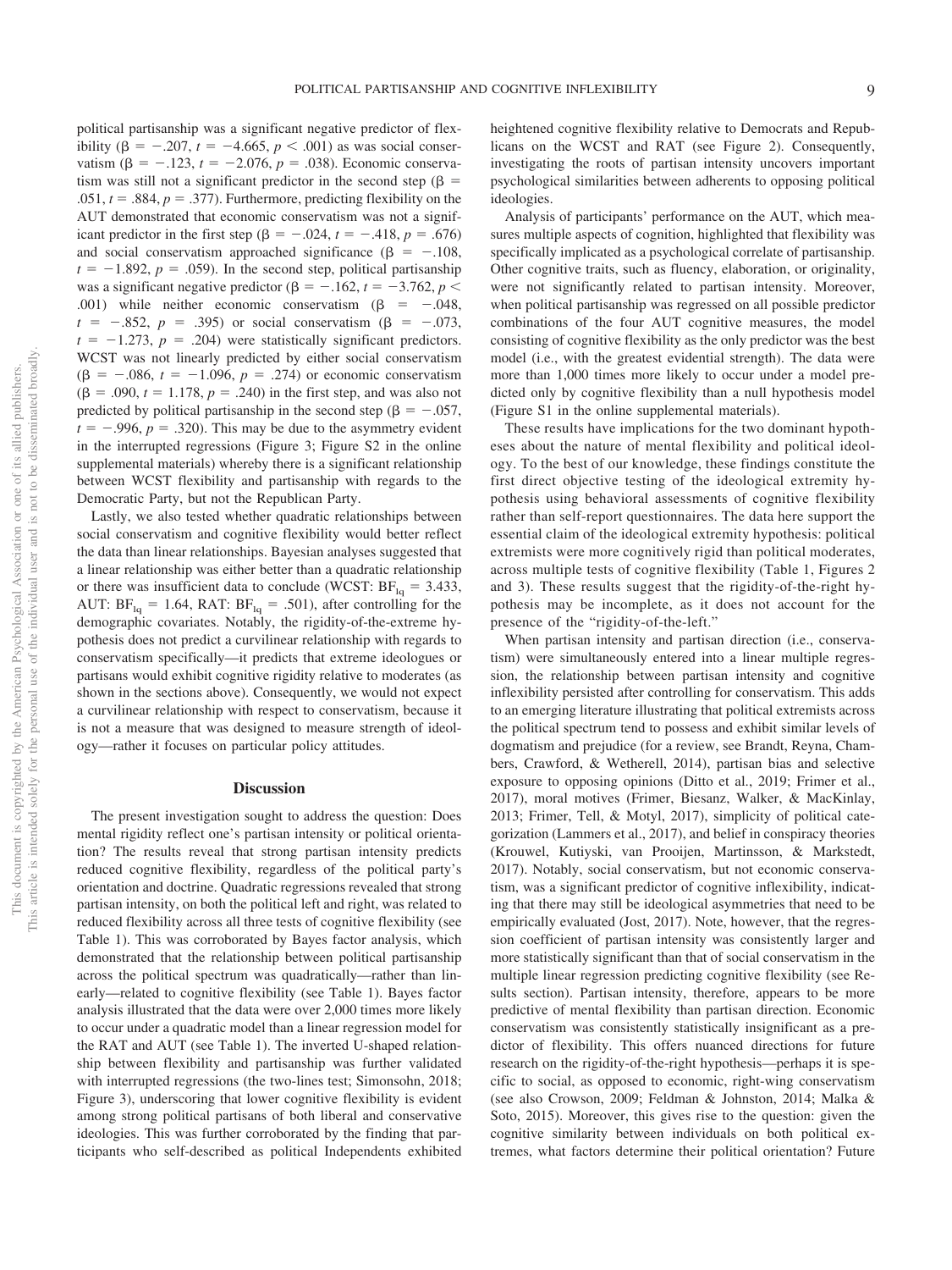studies should seek to replicate and expand these results, as well as explore ways in which the two hypotheses can be combined and empirically negotiated. Jost and colleagues (2003b) proposed a way in which the ideological extremity and rigidity-of-the-right hypotheses may be combined (see Figure 2 in their original paper), whereby there would be a U-shaped relationship between mental rigidity and political partisanship, but there would be a weaker relationship between partisan intensity and mental rigidity on the political left relative to the political right. This merits future examination.

The present investigation is relevant to other studies in political psychology that have sought to use indicators of cognitive processing that do not explicitly rely on self-reports. These studies have not directly assessed cognitive flexibility, instead focusing on other cognitive domains, such as confidence and metacognition (Brandt et al., 2015; Rollwage, Dolan, & Fleming, 2018), exploratory behavior (Shook & Fazio, 2009), integrative complexity (Tetlock, Armor, & Peterson, 1994; Van Hiel & Mervielde, 2003), information evaluation (Ditto et al., 2019), political categorization tendencies (Lammers et al., 2017), and threat sensitivity (Hibbing et al., 2014). Moreover, many of these tasks inherently possess political content (e.g., Ditto et al., 2019; Tetlock et al., 1994; Lammers et al., 2017) and so are not reflections of ideologically neutral cognitive tendencies. Future research will benefit from examining multiple cognitive domains in tandem in order to evaluate the relative contributions of these individual differences to political ideology and how they may interact (for a review, see van Prooijen & Krouwel, 2019). Furthermore, it is important to acknowledge the limitations of obtaining representative samples using online participant samples, such as Amazon Mechanical Turk, and so replicating these effects in nationally representative samples in the United States and other political systems will constitute a valuable validation.

In sum, the present findings signify that the way individuals process neutral stimuli and react to the environment can reveal how they process social and political information, and consequently how they form their ideological attitudes and political identities. Moreover, the findings highlight that investigating *processes* such as partisan intensity, attachment, and extremism across opposing ideological orientations may be as scientifically fruitful (if not more so) as studying the *content* of those ideologies. This is consistent with recent research across multiple studies demonstrating that objectively assessed cognitive inflexibility is related to greater ideological thinking in the realms of nationalism (Zmigrod, Rentfrow, & Robbins, 2018), religiosity (Zmigrod, Rentfrow, Zmigrod, & Robbins, 2018), extremist attitudes (Zmigrod, Rentfrow, & Robbins, 2019), and general dogmatism (Zmigrod, Zmigrod, Rentfrow, & Robbins, 2019). The intensity and strictness of one's adherence to an ideology, therefore, appears to be more relevant to—and revealing of— one's mental flexibility than the content of one's favored ideology. The results of this study, together with those across studies, suggest that the cognitively inflexible mind may be especially susceptible to the clarity, certainty, and safety frequently offered by strong loyalty to collective ideologies and doctrines, regardless of their subject matter and motivation. This is in line with Rokeach's (1954) argument that adherents of both extreme left-wing and right-wing ideologies would exhibit tendencies toward rigidity. The cognitively flexible mind may be more likely to formulate sociopolitical opinions in a

way that does not fully conform with the particular constellation of beliefs advocated by a political party. These findings nicely echo Hoffer's early theoretical writings which suggested that "all movements, however different in doctrine and aspiration . . . all appeal to the same types of mind" (Hoffer, 1951).

#### **References**

- Adorno, T. W., Frenkel-Brunswik, E., Levinson, D. J., & Sanford, R. N. (1950). *The authoritarian personality*. New York, NY: Harper Brothers.
- Altemeyer, B. (1998). The other "authoritarian personality". *Advances in Experimental Social Psychology, 30*. 47–92. [http://dx.doi.org/10.1016/](http://dx.doi.org/10.1016/S0065-2601%2808%2960382-2) [S0065-2601\(08\)60382-2](http://dx.doi.org/10.1016/S0065-2601%2808%2960382-2)
- Anderson, S. W., Damasio, H., Jones, R. D., & Tranel, D. (1991). Wisconsin Card Sorting Test performance as a measure of frontal lobe damage. *Journal of Clinical and Experimental Neuropsychology, 13,* 909 –922.<http://dx.doi.org/10.1080/01688639108405107>
- Barnett, J. H., Jones, P. B., Robbins, T. W., & Müller, U. (2007). Effects of the catechol-O-methyltransferase Val158Met polymorphism on executive function: A meta-analysis of the Wisconsin Card Sort Test in schizophrenia and healthy controls. *Molecular Psychiatry, 12,* 502–509. <http://dx.doi.org/10.1038/sj.mp.4001973>
- Bowden, E. M., & Jung-Beeman, M. (2003). Normative data for 144 compound remote associate problems. *Behavior Research Methods, Instruments, & Computers, 35,* 634 – 639. [http://dx.doi.org/10.3758/](http://dx.doi.org/10.3758/BF03195543) [BF03195543](http://dx.doi.org/10.3758/BF03195543)
- Brandt, M. J., Evans, A. M., & Crawford, J. T. (2015). The unthinking or confident extremist? Political extremists are more likely than moderates to reject experimenter-generated anchors. *Psychological Science, 26,* 189 –202.<http://dx.doi.org/10.1177/0956797614559730>
- Brandt, M. J., Reyna, C., Chambers, J. R., Crawford, J. T., & Wetherell, G. (2014). The ideological-conflict hypothesis: Intolerance among both liberals and conservatives. *Current Directions in Psychological Science, 23,* 27–34.<http://dx.doi.org/10.1177/0963721413510932>
- <span id="page-10-0"></span>Braver, T. S., Cole, M. W., & Yarkoni, T. (2010). Vive les differences! Individual variation in neural mechanisms of executive control. *Current Opinion in Neurobiology, 20,* 242–250. [http://dx.doi.org/10.1016/j.conb](http://dx.doi.org/10.1016/j.conb.2010.03.002) [.2010.03.002](http://dx.doi.org/10.1016/j.conb.2010.03.002)
- Breheny, P., & Burchett, W. (2017). Visualization of regression models using visreg. *The R Journal, 9,* 56 –71.
- Chamberlain, S. R., Müller, U., Blackwell, A. D., Clark, L., Robbins, T. W., & Sahakian, B. J. (2006). Neurochemical modulation of response inhibition and probabilistic learning in humans. *Science*, 311, 861–863. <http://dx.doi.org/10.1126/science.1121218>
- Chermahini, S. A., & Hommel, B. (2010). The (b)link between creativity and dopamine: Spontaneous eye blink rates predict and dissociate divergent and convergent thinking. *Cognition, 115,* 458 – 465. [http://dx.doi](http://dx.doi.org/10.1016/j.cognition.2010.03.007) [.org/10.1016/j.cognition.2010.03.007](http://dx.doi.org/10.1016/j.cognition.2010.03.007)
- Conway, L. G., III, Houck, S. C., Gornick, L. J., & Repke, M. A. (2018). Finding the Loch Ness monster: Left-wing authoritarianism in the United States. *Political Psychology, 39,* 1049 –1067. [http://dx.doi.org/](http://dx.doi.org/10.1111/pops.12470) [10.1111/pops.12470](http://dx.doi.org/10.1111/pops.12470)
- Conway, L. G., III, & McFarland, J. D. (2019). Do right-wing and leftwing authoritarianism predict election outcomes?: Support for Obama and Trump across two United States presidential elections. *Personality and Individual Differences, 138,* 84 – 87. [http://dx.doi.org/10.1016/j.paid](http://dx.doi.org/10.1016/j.paid.2018.09.033) [.2018.09.033](http://dx.doi.org/10.1016/j.paid.2018.09.033)
- Cools, R., & Robbins, T. W. (2004). Chemistry of the adaptive mind. *Philosophical Transactions of the Royal Society of London A: Mathematical, Physical and Engineering Sciences, 362,* 2871–2888.
- Crawford, J. (2019). *Replication of Fernbach, Rogers, Fox, & Sloman (2013)*. Retrieved from<http://dx.doi.org/10.31234/osf.io/yn64p>
- Crowson, H. M. (2009). Are all conservatives alike? A study of the psychological correlates of cultural and economic conservatism. *The*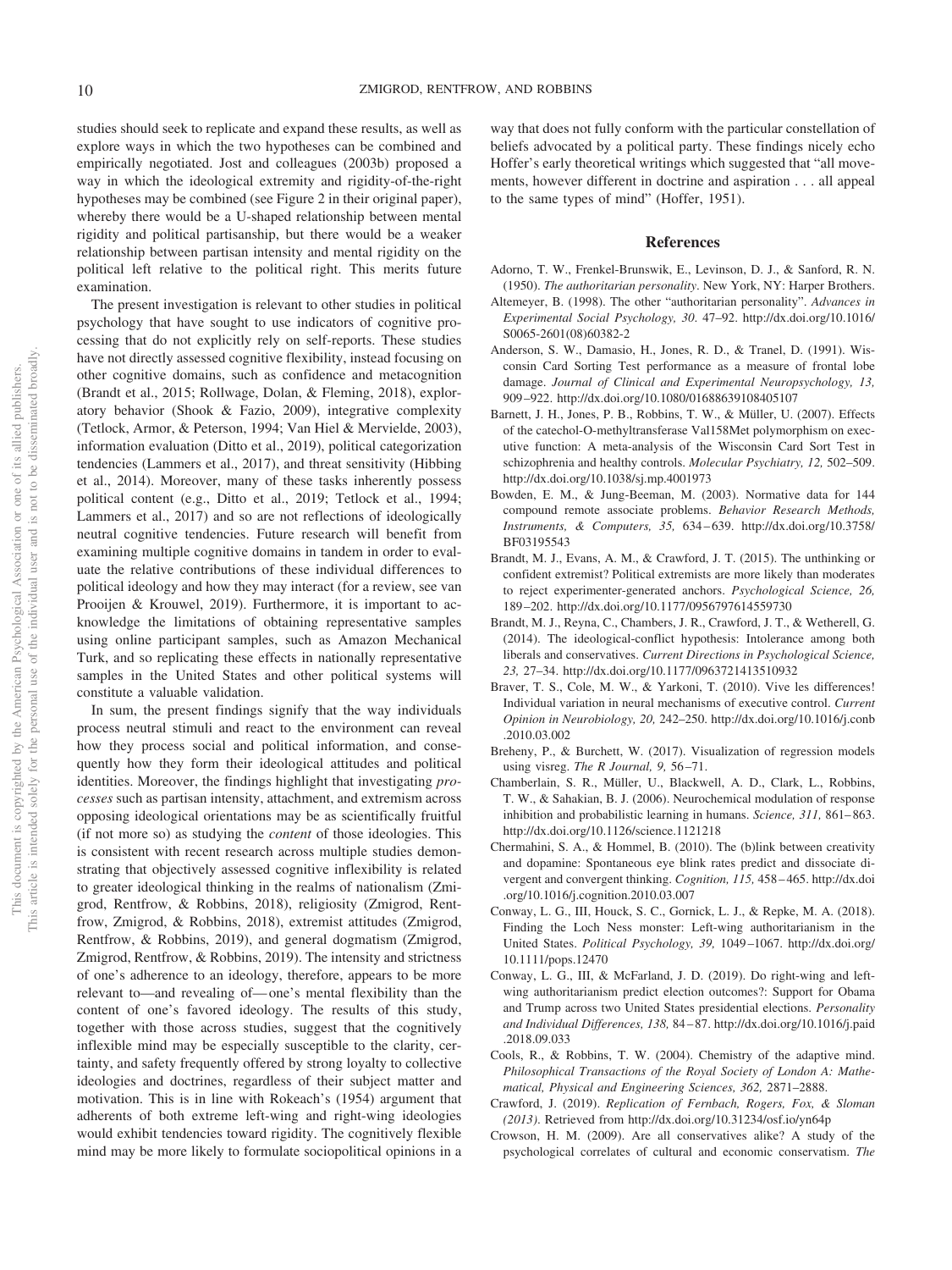*Journal of Psychology: Interdisciplinary and Applied, 143,* 449 – 463. <http://dx.doi.org/10.3200/JRL.143.5.449-463>

- Diamond, A. (2006). The early development of executive functions. *Lifespan Cognition: Mechanisms of Change, 210,* 70 –95.
- Ditto, P. H., Liu, B. S., Clark, C. J., Wojcik, S. P., Chen, E. E., Grady, R. H., . . . Zinger, J. F. (2019). At least bias is bipartisan: A meta-analytic comparison of partisan bias in liberals and conservatives. *Perspectives on Psychological Science, 14,* 273–291. [http://dx.doi.org/10.1177/](http://dx.doi.org/10.1177/1745691617746796) [1745691617746796](http://dx.doi.org/10.1177/1745691617746796)
- Everett, J. A. (2013). The 12 item Social and Economic Conservatism Scale (SECS). *PLoS ONE, 8*(12), e82131. [http://dx.doi.org/10.1371/](http://dx.doi.org/10.1371/journal.pone.0082131) [journal.pone.0082131](http://dx.doi.org/10.1371/journal.pone.0082131)
- Feldman, S., & Johnston, C. (2014). Understanding the determinants of political ideology: Implications of structural complexity. *Political Psychology, 35,* 337–358.<http://dx.doi.org/10.1111/pops.12055>
- Fernbach, P. M., Rogers, T., Fox, C. R., & Sloman, S. A. (2013). Political extremism is supported by an illusion of understanding. *Psychological Science, 24,* 939 –946.<http://dx.doi.org/10.1177/0956797612464058>
- Frimer, J. A., Biesanz, J. C., Walker, L. J., & MacKinlay, C. W. (2013). Liberals and conservatives rely on common moral foundations when making moral judgments about influential people. *Journal of Personality and Social Psychology, 104,* 1040 –1059. [http://dx.doi.org/10.1037/](http://dx.doi.org/10.1037/a0032277) [a0032277](http://dx.doi.org/10.1037/a0032277)
- Frimer, J. A., Skitka, L. J., & Motyl, M. (2017). Liberals and conservatives are similarly motivated to avoid exposure to one another's opinions. *Journal of Experimental Social Psychology, 72,* 1–12. [http://dx.doi.org/](http://dx.doi.org/10.1016/j.jesp.2017.04.003) [10.1016/j.jesp.2017.04.003](http://dx.doi.org/10.1016/j.jesp.2017.04.003)
- Frimer, J. A., Tell, C. E., & Motyl, M. (2017). Sacralizing liberals and fair-minded conservatives: Ideological symmetry in the moral motives in the culture war. *Analyses of Social Issues and Public Policy, 17,* 33–59. <http://dx.doi.org/10.1111/asap.12127>
- Gough, H. G., & Sanford, R. N. (1952). *Rigidity as a psychological variable*. Unpublished manuscript, University of California Institute of Personality Assessment and Research, Berkeley, CA.
- Grant, D. A., & Berg, E. A. (1948). A behavioral analysis of degree of reinforcement and ease of shifting to new responses in a Weigl-type card-sorting problem. *Journal of Experimental Psychology, 38,* 404 – 411.<http://dx.doi.org/10.1037/h0059831>
- Greenberg, J., & Jonas, E. (2003). Psychological motives and political orientation—The left, the right, and the rigid: Comment on Jost et al. (2003). *Psychological Bulletin, 129,* 376 –382.
- Guilford, J. P. (1967). *The nature of human intelligence*. New York, NY: McGraw-Hill.
- Heaton, R. K. (1981). *A manual for the Wisconsin Card Sorting Test*. Odessa, FL: Western Psychological Services.
- Hibbing, J. R., Smith, K. B., & Alford, J. R. (2014). Differences in negativity bias underlie variations in political ideology. *Behavioral and Brain Sciences, 37,* 297–307. [http://dx.doi.org/10.1017/S0140525](http://dx.doi.org/10.1017/S0140525X13001192) [X13001192](http://dx.doi.org/10.1017/S0140525X13001192)
- Hoffer, E. (1951). *The true believer: Thoughts on the nature of movements*. New York, NY: HarperCollins.
- Ionescu, T. (2012). Exploring the nature of cognitive flexibility. *New Ideas in Psychology, 30,* 190 –200. [http://dx.doi.org/10.1016/j.newideapsych](http://dx.doi.org/10.1016/j.newideapsych.2011.11.001) [.2011.11.001](http://dx.doi.org/10.1016/j.newideapsych.2011.11.001)
- Jeffreys, H. (1961). *Theory of probability* (3rd ed.). New York, NY: Oxford University Press.
- Jiménez, J., Gómez, A., Buhrmester, M. D., Vázquez, A., Whitehouse, H., & Swann, W. B. (2016). The dynamic identity fusion index: A new continuous measure of identity fusion for web-based questionnaires. *Social Science Computer Review, 34,* 215–228. [http://dx.doi.org/10](http://dx.doi.org/10.1177/0894439314566178) [.1177/0894439314566178](http://dx.doi.org/10.1177/0894439314566178)
- Jong, J., Whitehouse, H., Kavanagh, C., & Lane, J. (2015). Shared negative experiences lead to identity fusion via personal reflection. *PLoS ONE, 10*(12), e0145611.<http://dx.doi.org/10.1371/journal.pone.0145611>
- Jost, J. T. (2017). Ideological asymmetries and the essence of political psychology. *Political Psychology, 38,* 167–208. [http://dx.doi.org/10](http://dx.doi.org/10.1111/pops.12407) [.1111/pops.12407](http://dx.doi.org/10.1111/pops.12407)
- Jost, J. T., Glaser, J., Kruglanski, A. W., & Sulloway, F. J. (2003a). Political conservatism as motivated social cognition. *Psychological Bulletin, 129,* 339 –375.<http://dx.doi.org/10.1037/0033-2909.129.3.339>
- Jost, J. T., Glaser, J., Kruglanski, A. W., & Sulloway, F. J. (2003b). Exceptions that prove the rule—Using a theory of motivated social cognition to account for ideological incongruities and political anomalies: Reply to Greenberg and Jonas (2003). *Psychological Bulletin, 129,* 383–393.<http://dx.doi.org/10.1037/0033-2909.129.3.383>
- Kapitány, R., Kavanagh, C., Buhrmester, M. D., Newson, M., & Whitehouse, H. (2019). Ritual, identity fusion, and the inauguration of president Trump: A pseudo-experiment of ritual modes theory. *Self and Identity*. Advance online publication. [http://dx.doi.org/10.1080/](http://dx.doi.org/10.1080/15298868.2019.1578686) [15298868.2019.1578686](http://dx.doi.org/10.1080/15298868.2019.1578686)
- Kidd, A. H., & Kidd, R. M. (1972). Relation of *F*-test scores to rigidity. *Perceptual and Motor Skills, 34,* 239 –243. [http://dx.doi.org/10.2466/](http://dx.doi.org/10.2466/pms.1972.34.1.239) [pms.1972.34.1.239](http://dx.doi.org/10.2466/pms.1972.34.1.239)
- Kirton, M. J. (1981). A reanalysis of two scales of tolerance of ambiguity. *Journal of Personality Assessment, 45,* 407– 414. [http://dx.doi.org/10](http://dx.doi.org/10.1207/s15327752jpa4504_10) [.1207/s15327752jpa4504\\_10](http://dx.doi.org/10.1207/s15327752jpa4504_10)
- Krouwel, A., Kutiyski, Y., van Prooijen, J. W., Martinsson, J., & Markstedt, E. (2017). Does extreme political ideology predict conspiracy beliefs, economic evaluations and political trust? Evidence from Sweden. *Journal of Social and Political Psychology, 5,* 435– 462. [http://dx.doi](http://dx.doi.org/10.5964/jspp.v5i2.745) [.org/10.5964/jspp.v5i2.745](http://dx.doi.org/10.5964/jspp.v5i2.745)
- Kruger, J., & Dunning, D. (1999). Unskilled and unaware of it: How difficulties in recognizing one's own incompetence lead to inflated self-assessments. *Journal of Personality and Social Psychology, 77,* 1121–1134.
- Lammers, J., Koch, A., Conway, P., & Brandt, M. J. (2017). The political domain appears simpler to the politically extreme than to political moderates. *Social Psychological & Personality Science*, 8, 612-622. <http://dx.doi.org/10.1177/1948550616678456>
- Levitt, E. E. (1956). The water-jar Einstellung test as a measure of rigidity. *Psychological Bulletin, 53,* 347–370. [http://dx.doi.org/10.1037/](http://dx.doi.org/10.1037/h0049245) [h0049245](http://dx.doi.org/10.1037/h0049245)
- Liang, F., Paulo, R., Molina, G., Clyde, M. A., & Berger, J. O. (2008). Mixtures of *g* priors for Bayesian variable selection. *Journal of the American Statistical Association, 103,* 410 – 423. [http://dx.doi.org/10](http://dx.doi.org/10.1198/016214507000001337) [.1198/016214507000001337](http://dx.doi.org/10.1198/016214507000001337)
- Long, J. A. (2019). jtools: Analysis and presentation of social scientific data (R package version 2.0.1) [Computer software]. Retrieved from [https://cran.r-project.org/package](https://cran.r-project.org/package=jtools)=jtools
- Madore, K. P., Addis, D. R., & Schacter, D. L. (2015). Creativity and memory: Effects of an episodic-specificity induction on divergent thinking. *Psychological Science, 26,* 1461–1468. [http://dx.doi.org/10.1177/](http://dx.doi.org/10.1177/0956797615591863) [0956797615591863](http://dx.doi.org/10.1177/0956797615591863)
- Malka, A., Lelkes, Y., & Holzer, N. (2017). Rethinking the rigidity of the right model: Three suboptimal methodological practices and their implications. In J. T. Crawford & L. Jussim (Eds.), *The politics of social psychology* (pp. 116 –135). New York, NY: Routledge.
- Malka, A., & Soto, C. J. (2015). Rigidity of the economic right? Menuindependent and menu-dependent influences of psychological dispositions on political attitudes. *Current Directions in Psychological Science, 24,* 137–142.<http://dx.doi.org/10.1177/0963721414556340>
- Mednick, S. A. (1962). The associative basis of the creative process. *Psychological Review, 69,* 220 –232. [http://dx.doi.org/10.1037/h00](http://dx.doi.org/10.1037/h0048850) [48850](http://dx.doi.org/10.1037/h0048850)
- Misch, A., Fergusson, G., & Dunham, Y. (2018). Temporal dynamics of partisan identity fusion and prosociality during the 2016 U.S. presidential election. *Self and Identity, 17,* 531–548. [http://dx.doi.org/10.1080/](http://dx.doi.org/10.1080/15298868.2018.1430063) [15298868.2018.1430063](http://dx.doi.org/10.1080/15298868.2018.1430063)